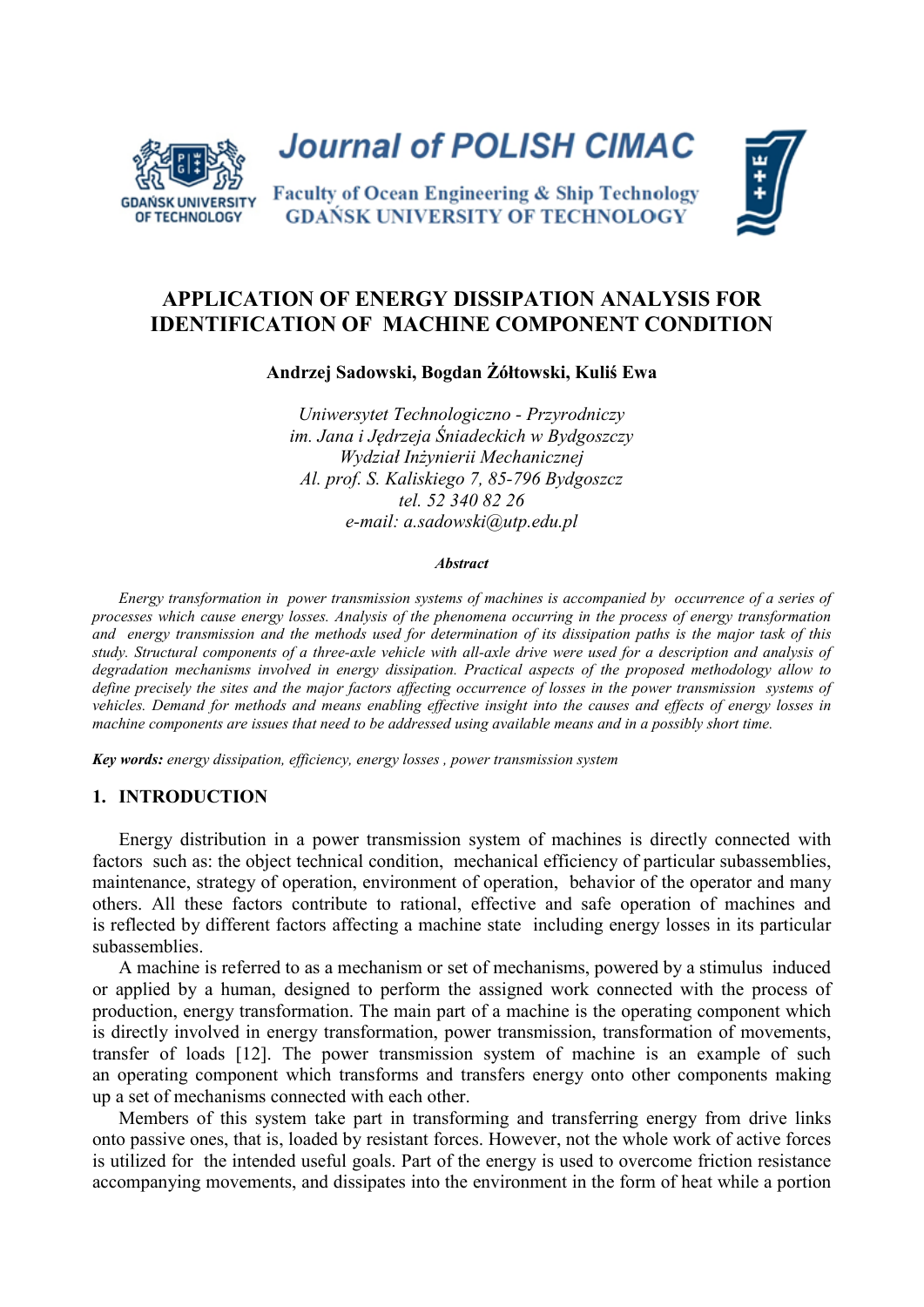of the energy accumulates in the mechanism as kinetic energy and sometimes as potential energy [8]. The aim of this study is: analysis of the phenomena occurring in the process of energy transformation and transfer and presentation of the method for identification of its dissipation on the basis of tests carried out with the use of an off-road truck.

# **2. DEGRADATION OF THE MACHINE ACCORDING TO ENERGY BASED APPROACH**

Degradation of a mechanical system involves loss of structural and functional properties of their structural components, and in effect of the whole system. This loss will result in change in mechanical or geometrical properties of the system exceeding the specified tolerances. These changes appear in effect of functioning in a given environment and external and internal energetic interactions [2].

According to the general theory of systems, operating systems are open systems characterized by mass, energy and information flow. Thus, they are systems transforming energy with its inseparable external and internal dissipation, which is presented in figure 1. Hence, the input mass flow (material), energy and information are transformed into two output flows, useful energy in its other desired form or a product being the designed target of a given object. The other flow includes energy dissipated, partly exported into the environment or the system meta, and partly accumulated in the object in effect of different wear processes occurring during a machine operation [2,13].



*Fig.1. Machine as a system of energy transformation and its diagnostics possibilities* 

All possibilities of diagnosing can be classified into three basic groups, one that accounts for advisability of research on assessment of the quality of condition or the product.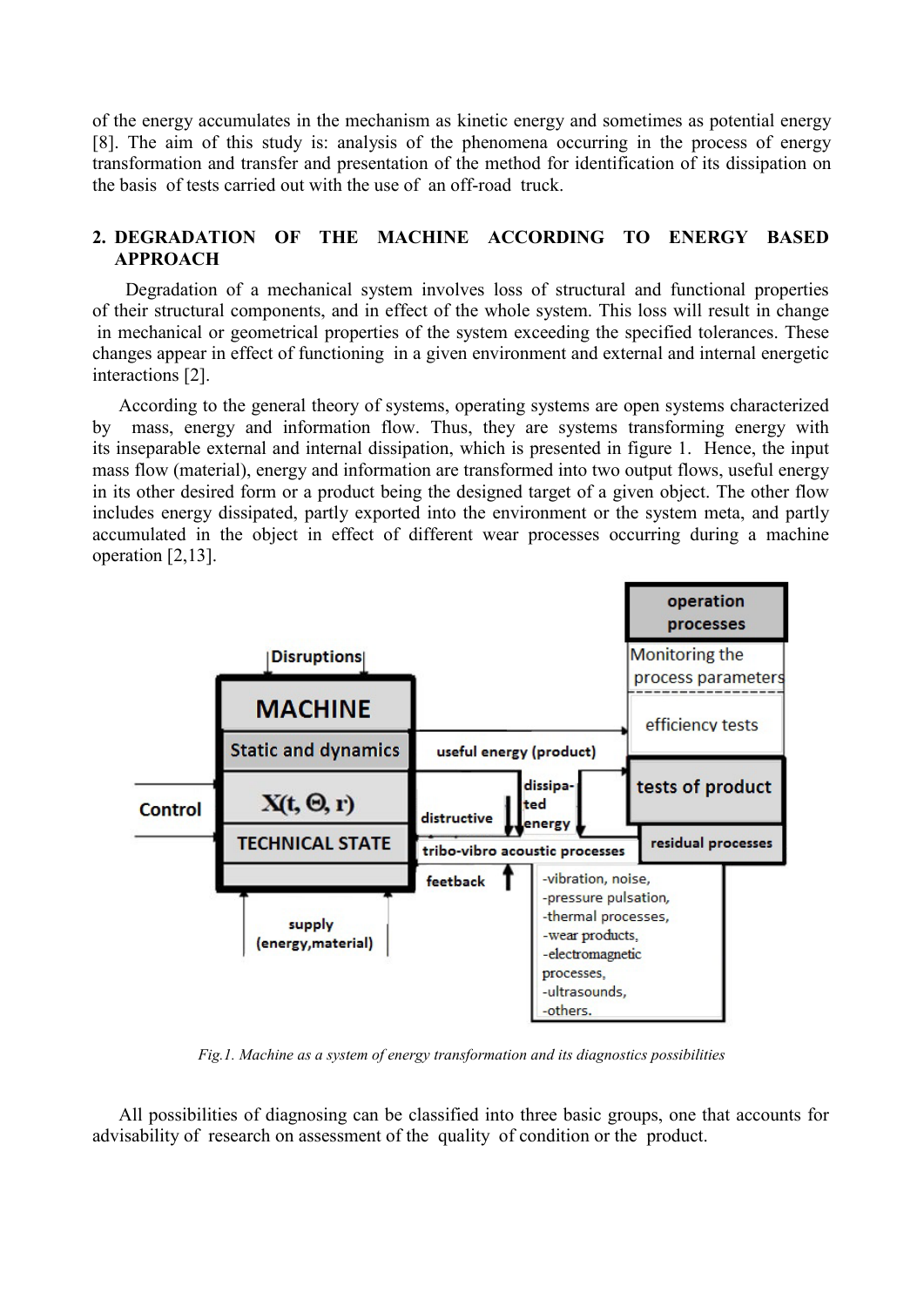The first of them involves diagnosing through observation of operational processes by monitoring their parameters in a continuous manner, or at special stands carrying out tests of machine efficiency (power, torque, speed, pressure, etc,) Tests of this kind have a future due to sensors, microprocessors etc. increasingly used in machines, which requires to be familiar with the model of the object functioning.

The second method of machine diagnostics includes the product quality tests, consistence of dimensions, joints, fittings etc. as the better the machine technical condition is the higher its production quality.

The third possibility of diagnostics involves observation of residual processes, using different physicochemical processes included in the machine output processes, and being the source of many attractive machine diagnosis methods [13].

Damage is one the most significant events that occur in the process of machine use, determining its reliability, efficiency, the process of maintenance and the needs for technical diagnostics.

Most generally speaking, the concept of machine damage can be defined as an event involving transition of a machine (system, component) from the state of usability to the state of being unusable. The state of usability is referred to as such a state in which a machine can perform the functions specified in its technical documentation. Whereas, the state of being unusable is understood as such that makes it impossible to perform one of the functions specified in the technical documentation.

Due to the environmental impact and performance of the assigned tasks the object initial properties can undergo change, which will result in a change of initial measurable values of the object properties and possibly in a change of its immeasurable properties.

Machine damage during operation and maintenance can occur:

- in effect of slow, irreversible aging and wear processes , occurring in a machine;

- in effect of reversible processes of variable intensity, caused by temporal exceeding permissible values of one or more forcing factors;

- in a step-like manner, involving discontinuous transition of one or more properties beyond the boundaries accepted as permissible for a given machine [12,13].

#### **3. ENERGY DISSIPATION IN THE POWER TRANSMISSION SYSTEM**

Energy dissipation is directly connected with such issues as: energy balance, mechanical efficiency of the discussed object, energy consumption and energy losses. It plays the role of quantitative presentation of energy transmitted and lost in particular components of the power transmission system.

The energy contained in fuel in a chemical form called supply which is transformed into mechanical energy is accepted to be the system feed energy. The amount of energy obtained in result of mechanical energy transformation depends on the engine efficiency and ranges from 35 to 55% of the whole energy supplied. It is further transmitted by the power transmission system, being then limited by the quantity of losses connected with energy transfer to wheels. Mechanisms used for transmission of this energy are called power transmission mechanisms and the whole system is referred to as a power transmission system. Torque is applied to the axles of powered wheels in effect of which a tangent reaction of the surface occurs and the vehicle starts moving. The stream of power flowing to the engine is at some point divided into smaller streams flowing to particular wheels [1,4,5].

The power stream diminishes while flowing through each mechanism of the power transmission system which is caused by occurring resistances, which is presented in fig. 2.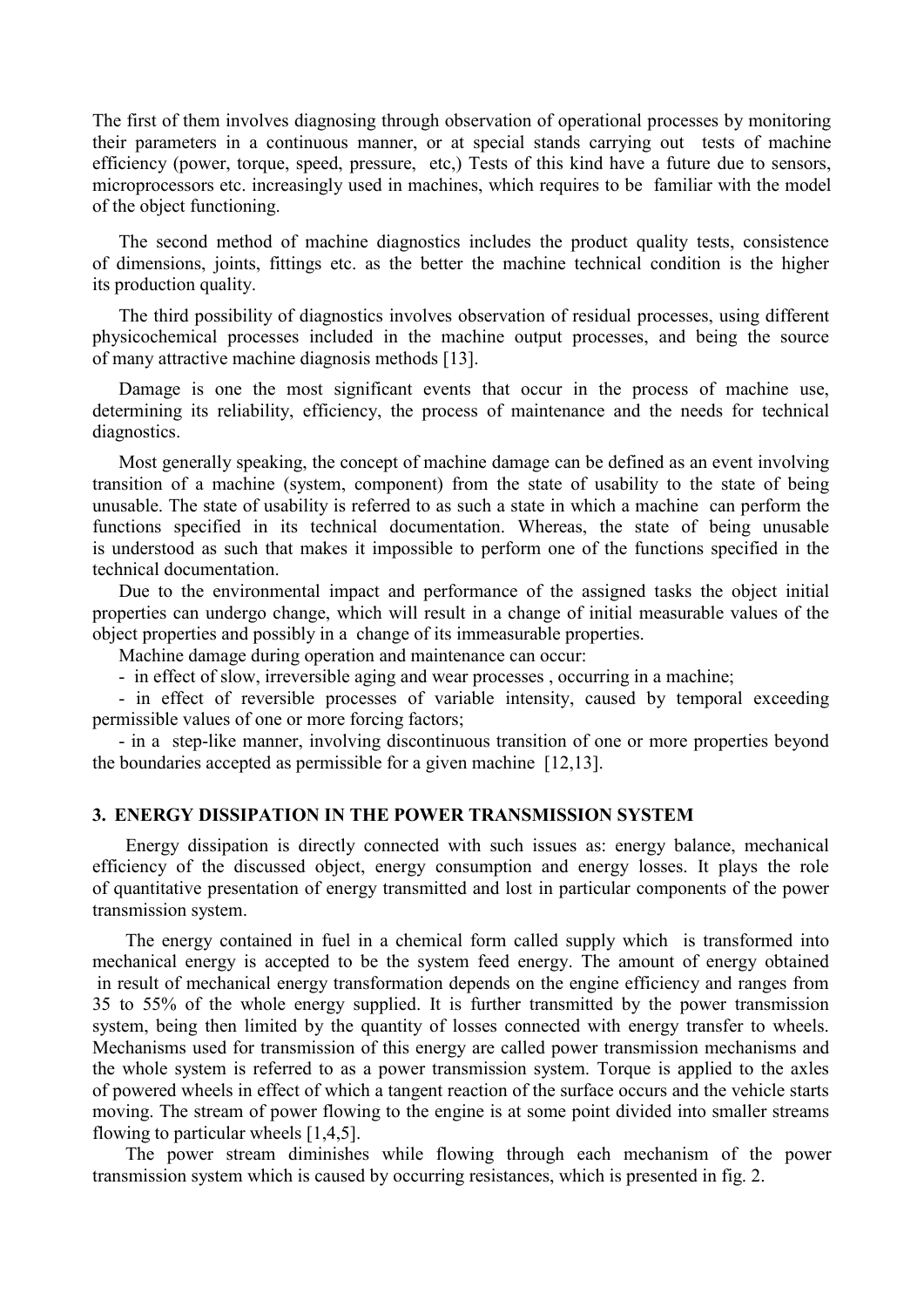The analyzed energy losses can be described by mechanical efficiency of particular components of the power transmission system as well as by overall efficiency of the power transmission system.



*Fig. 2. Energy transformations in power transmission system [own research]*

Mechanical efficiency is referred to as the ratio of utilized energy to the energy supplied in the same time. Improving efficiency involves decreasing energy use. A method for determination of energy dissipation in the power transmission system is dependent on the way particular structural components are joined. [4,9,12]. If machine is composed of n mechanisms series connected, this is useful work  $L_U$  of each proceeding mechanism work  $L_D$  supplied to the next mechanism [3,6,8,9,11], is expressed by dependence (1):

$$
\eta_1 = \frac{L_{U1}}{L_D}; \eta_2 = \frac{L_{U2}}{L_{U1}}... \eta_n = \frac{L_{Un}}{L_{U(n-1)}}
$$
(1)

After transformation of the above formula we obtain:

$$
\eta = \eta_1 \cdot \eta_2 \cdot \ldots \eta_n \tag{2}
$$

In the below figure 3 there are schemes of series connected machine components:



In the case of a parallel connection of n machine components, the largest influence on the system efficiency is on the part of the energy stream division itself, we obtain the following formula defining efficiency: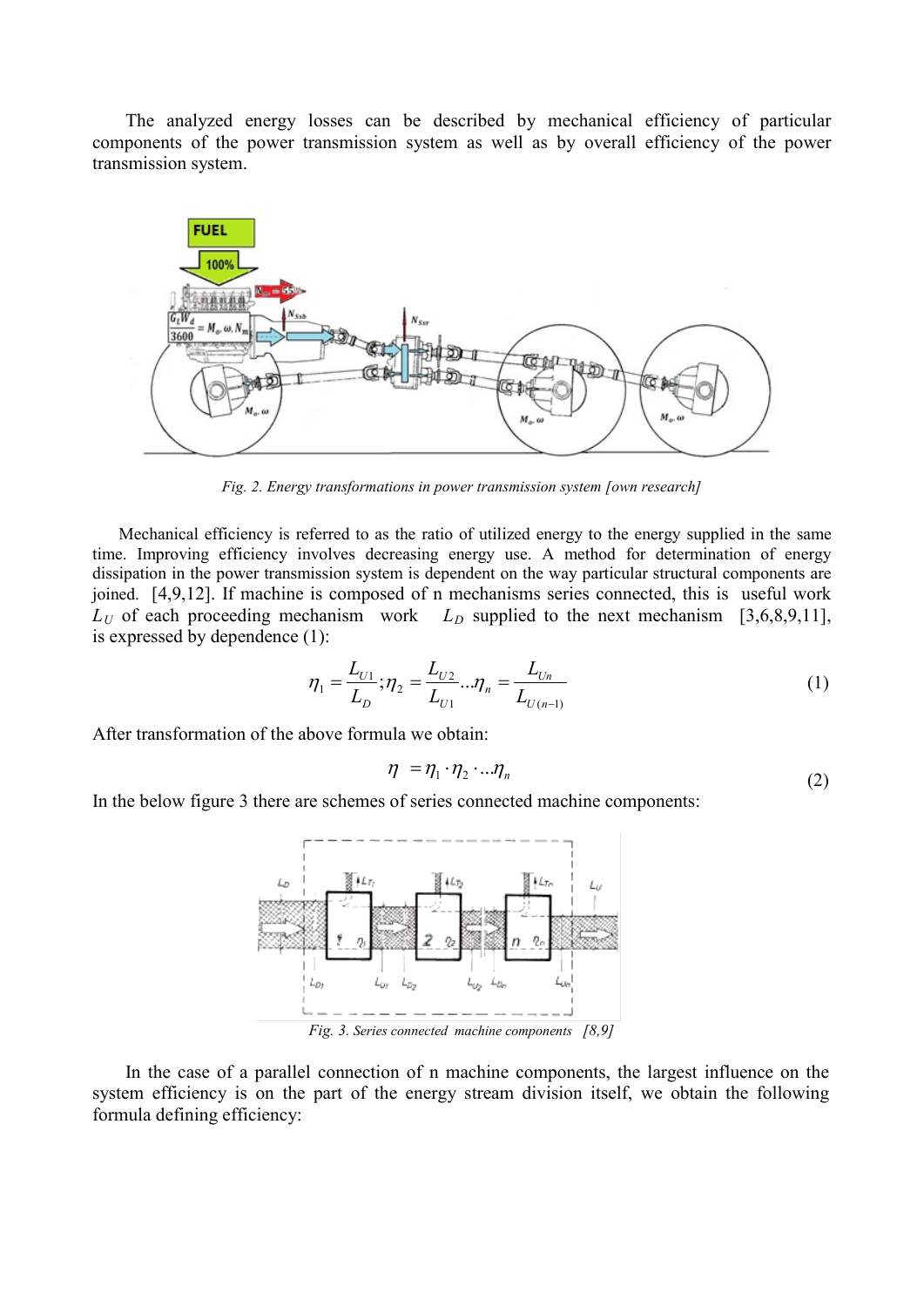$$
\eta = \frac{L_U}{L_D} = \frac{L_D \cdot \sum k_i \cdot \eta_i}{L_D} \tag{3}
$$

where:  $k_i$  – coefficient of power dissipation.



The above presented dependence 3 and figure 4 prove that the overall efficiency of a machine with parallel connection of mechanisms largely depends on the energy stream division in the machine [8,9]. It should be mentioned that the presented case of parallel connection of mechanisms is hardly ever used in machines and most commonly mixed connections are used.

#### **4. METHOD FOR MEASURERING EFFICIENCY OF A SUBASSEMBLY**

Energy flowing through the system of power transmission is torque and rotational speed obtained in effect of processes occurring in an internal combustion engine and connected with transformation of energy contained in the chemical form in fuel into mechanical energy. In result of measuring and comparison of energy obtained on the output to the energy used to supply a given subassembly we obtain its efficiency coefficient defining the size of energy losses. For quantitative determination of losses, a method for determination of the system efficiency involving determination of the value of transmitted torque in particular points of the power transmission system, has been proposed. Measurements of the transmitted torque were performed in a noncontact manner in service conditions, without a necessity of structural changes in the power transmission system, on the basis of shaft strain, by means of resistant tensometry [7,10]. The measurement method is based on voltage value measurement on the tensometric bridge output, and proportional to the strain occurred on the drive shaft due being loaded by torque on the basis of dependence 4 and 5.

$$
\varepsilon = \frac{2\Delta U}{akU_o} \tag{4}
$$

where: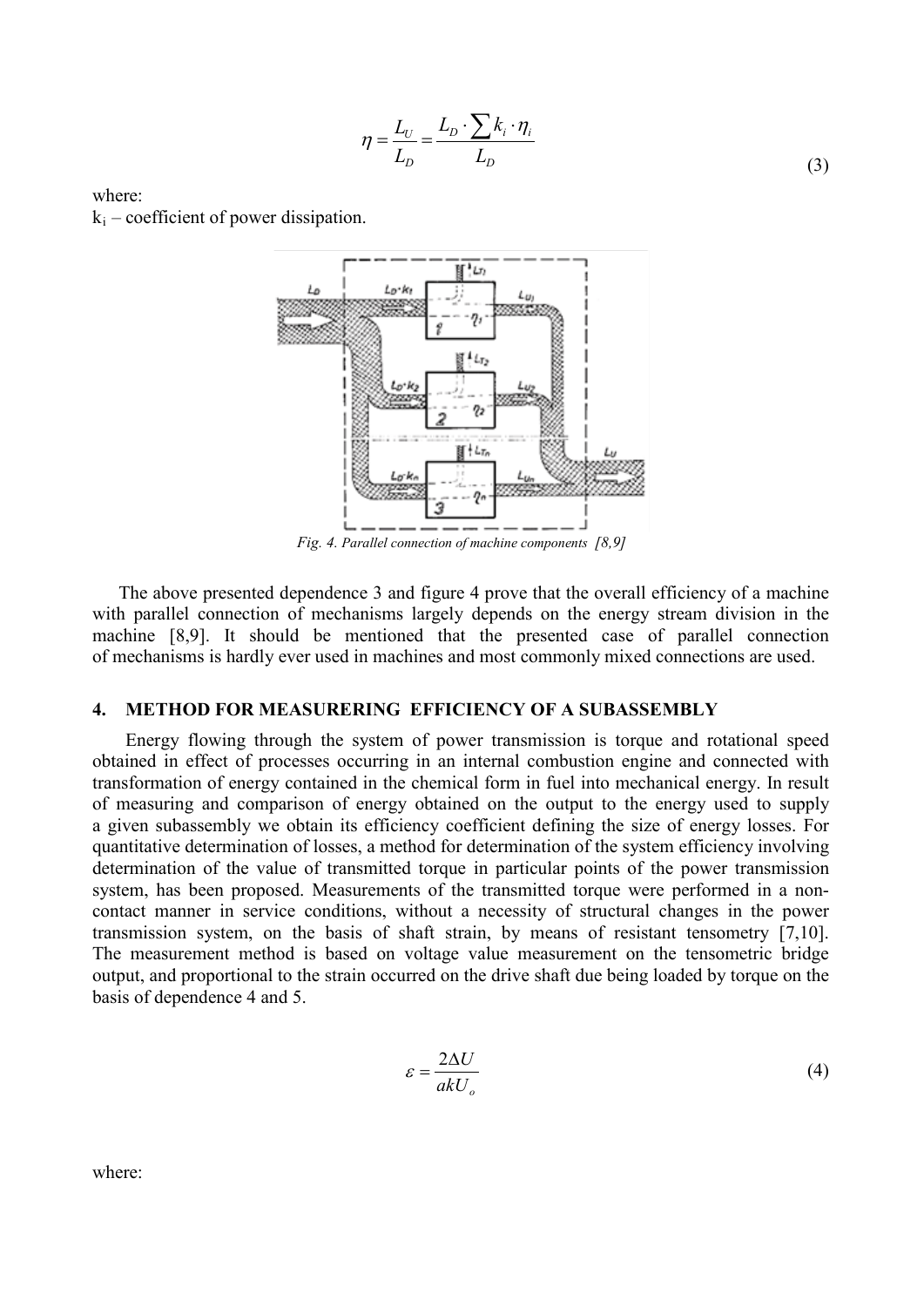- $\Delta U$  voltage increase (measured voltage) [V]
- a signal enhancement
- $U_0$  tensometer induced voltage [V]
- k tensomeer constant [mV/V]



*Fig. 5. Measurement points in the power transmission system with measuring equipment [own research ]*

$$
M_o = \frac{1}{8} \cdot \varepsilon \cdot G \cdot \pi \cdot (D^3 - d^3) \tag{5}
$$

where:

- $\pi$  pi number
- G Kirchoff module [Pa]
- $\epsilon$  shaft deformation (measured)
- $D$  shaft external diameter [m]
- d shaft internal diameter [m]

The chosen localization of measurement points aims at minimal intervention into the structures of power transmission system and simultaneously providing the possibility of verification of the measurement signal from particular sections of the studied system which is presented in figure 5. Measurement equipment with telemetric measurement signal transmission enabling wireless measurement of torque with acquisition of measurement data in the form of voltage signal.

# **5. RESEARCH**

The research object of the performed experiment was a drive system of an off-road truck Star model 266M2, presented in figure 6. The vehicle was modernized in 2012 in AUTOBOX Starachowice from version 266 to 266M2.

The basic changes involved the process of modernization connected with the power transmission system included:

• montage of IVECO type F4AE0481 with power 125 kW (170KM) and maximal torque 560 Nm [date obtained from producer].

- montage of 6 –gear Eaton gear box,
- all the assemblies (including drive axle, transfer case, drive shafts) were overhauled.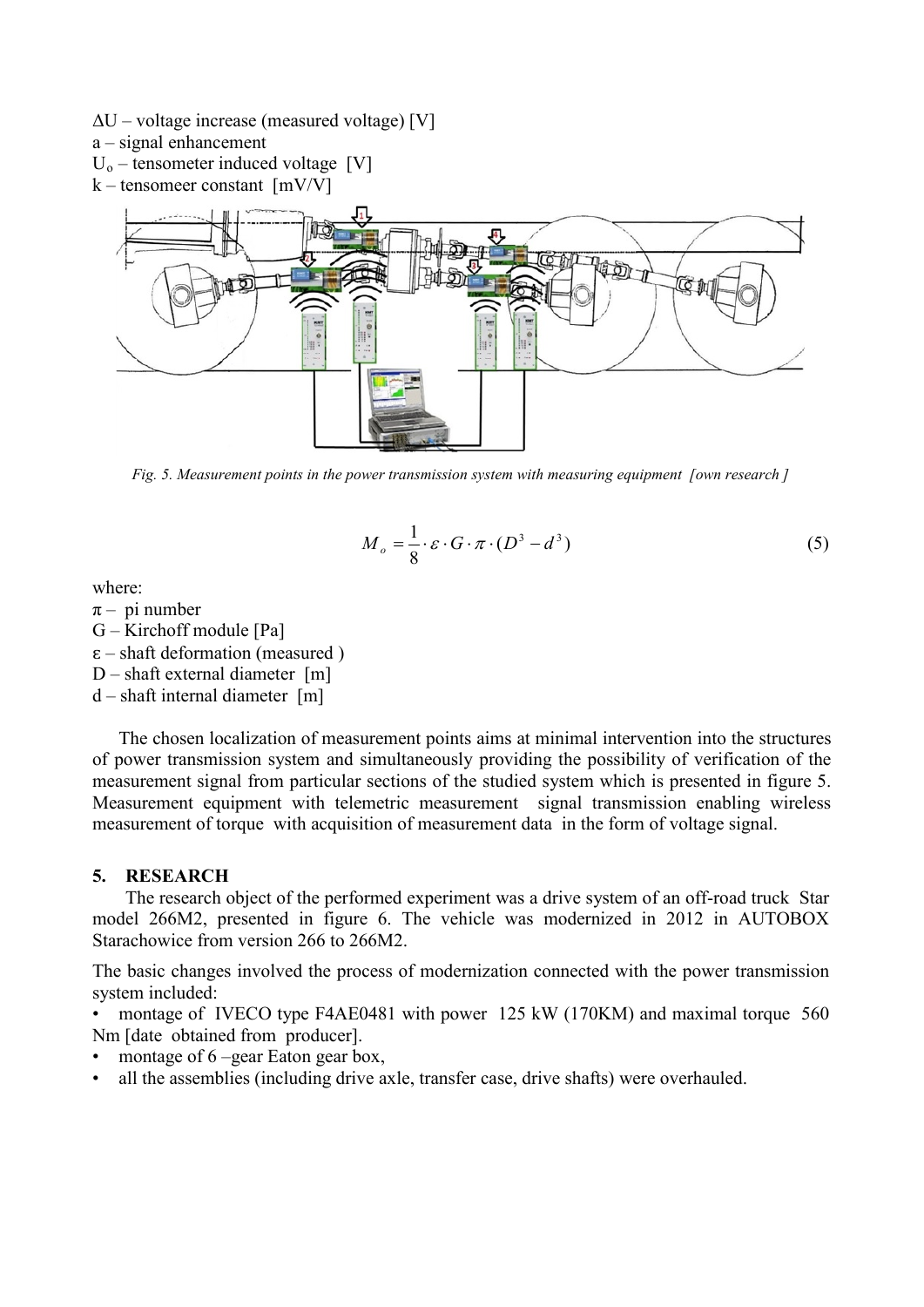

*Fig. 6. Research object [own research]*

# **Preparation of the object for tests**

Preparation of the object for tests involved preparing the surface of drive shafts for tensometers to be glued , for this purpose the paint had to be removed from the shafts.

The tensometer was glued by means of cyanogen acrylic glue and next it was dried in higher temperature.



*Fig. 7. Measuremnt system while being mounted on the drive shaft [own research]*

Encoder was secured together with an antenna by a ferromagnetic tape eliminating interference of the measurement signal, the montage way is presented in figure 7. As the measurement system was provided with additional power source, the distance between the transmission and reception antennas was increased from 50 to 150 mm. It allowed to perform measurements under service conditions of the power transmission system and suspension system.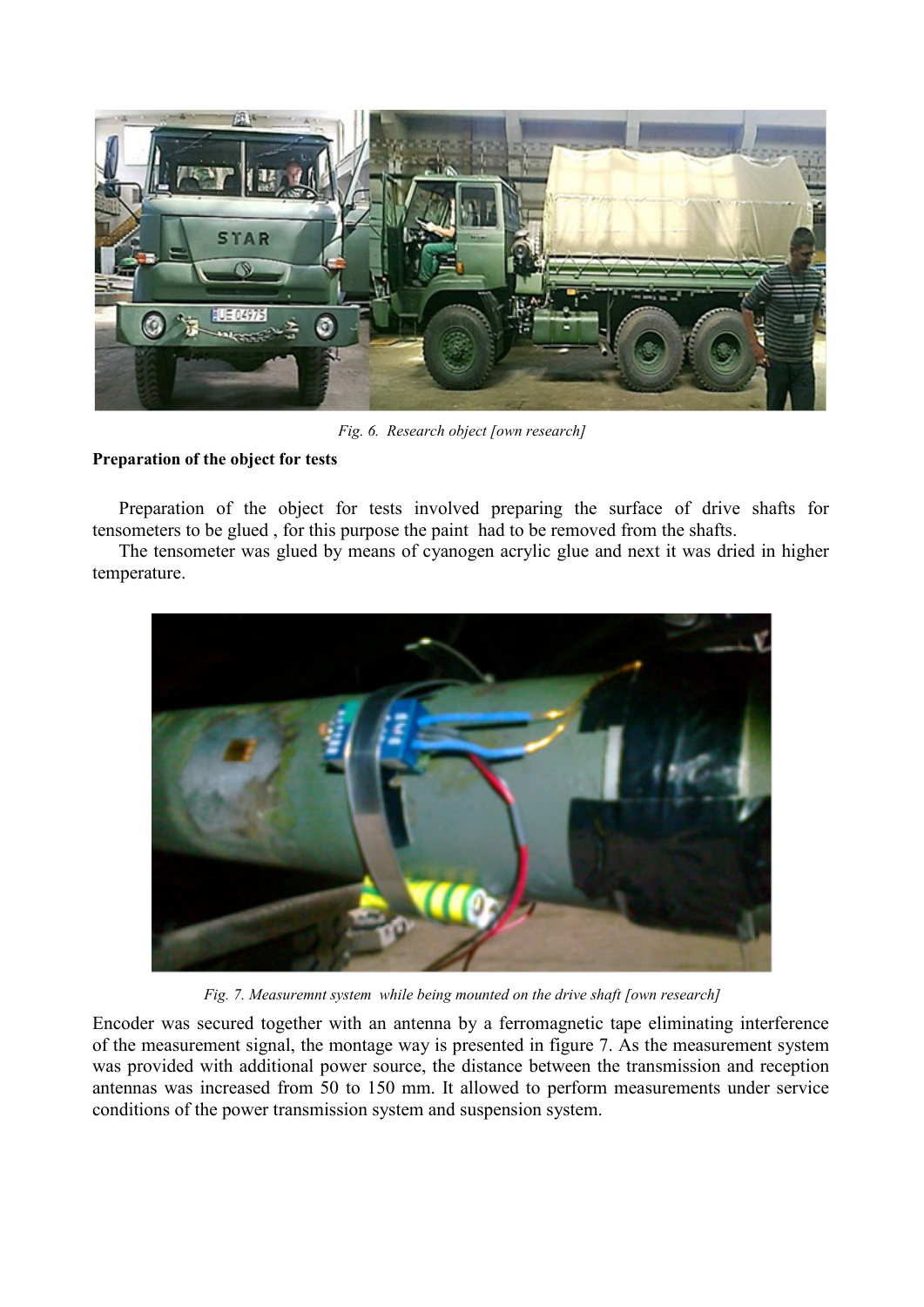## **Tests conditions**

The tests were carried out outdoor on a surface strengthened with hexagonal concrete slabs of Trylinka type. During the test the air temperature was 21C°, with the air relative humidity 88%. Atmospheric pressure: 1-14hPa. Speed of wind: 2km/h. The tests were performed for a fixed rotational speed of the engine in the amount of 1512 rev/min and in third gear which corresponds to gear box ratio 1:2.80.

## **Processing of measurement data**

The measurements were performed during six tests on a straight section of a road which provided the values of voltage. The sampling frequency was established at the level of 41Hz. He results were recorded and reduced to 1 Hz in result of equalization of measurement blocks. On the basis the presented mathematical dependencies, the strain of shafts was determined, according

to dependence (4), for which the following data was accepted:

 $\Delta U$  – voltage increase (voltage was measured ) [V]

a – signal increase 8000

 $U_0$  – voltage of tensometer excitation 4V

k – tensometer constant 2,075

Next, the provided values of strain were used in dependence (5) determining torque, basing on: shape deformability module of Kirchoff module  $-80$  [GPa], external diameter – 70 [mm]

```
internal diameter - 64 [mm]
```
In result of calculations, the values of torque were provided in established measurement points. These values are included in figure 8 showing the torque time history.



*Fig. 8. Torque time history for measurement points [own research]*

# **6. CONCLUSIONS**

Analysis of the phenomena occurring in the process of energy transformation and transfer and the method for identification of its dissipation paths, enable determination of the efficiency of particular subassemblies of the power transmission system. In result of the